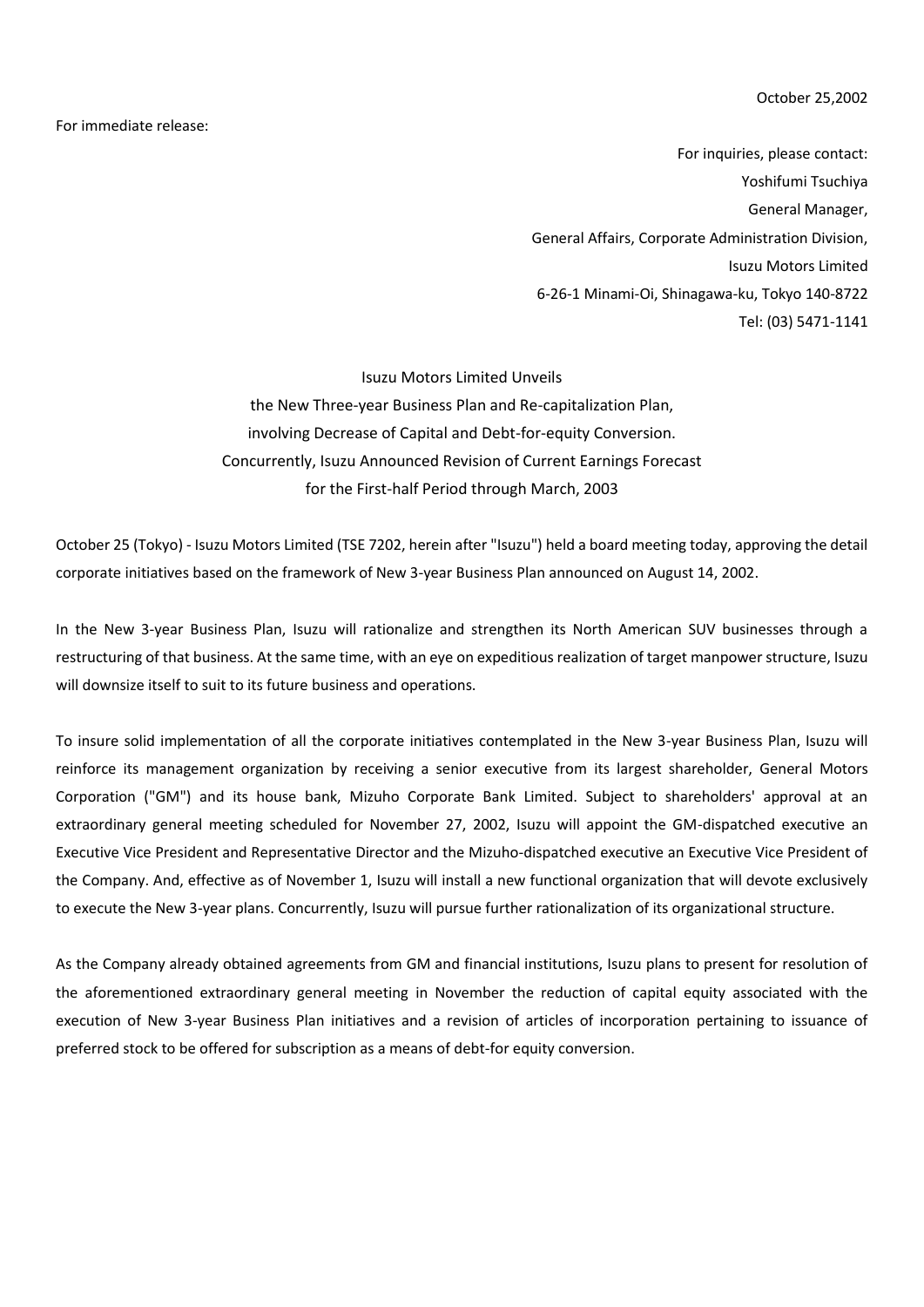#### I.Background of the New 3-year Business Plan

The Isuzu V-Plan, a mid-term business plan that aims at restoration of enterprise value and reinforcement of competitiveness through earnings improvement at domestic dealers, group-wide headcount and material cost reduction, etc., has generated solid performance improvements and Isuzu achieved positive operating results in March 2002, after three consecutive years' losses. However, business environment surrounding Isuzu, as seen in the long slump in domestic commercial vehicle market and the US sales decline, remained persistently exacting to Isuzu. In order to insure surefooted achievement of the V-Plan targets and restore the corporate structure, Isuzu realized it indispensable to make fundamental reform of financial structures while further accelerating and reviewing the initiatives already identified. Thus, by receiving cooperation from GM and financial institutions, Isuzu developed a New 3-year Business Plan for period through March 2005 that clearly aims at achieving corporate restructuring.

#### II.Outline of the New 3-year Business Plan

Isuzu Motors Limited will, through a focused allocation of management resources, continue to expand its commercial vehicle businesses by leveraging diesel engine technologies where Isuzu has a leading-edge strength, and reinforce operational, functional capabilities while strengthening its earnings constitution in every area of operation, from engineering to the sales. Isuzu will place its focus on Japan and other markets where quantum leap is expected such as China, ASEAN countries and North America.

Isuzu is showing its strength in major market area recently. For instance it has been constantly increasing its penetration through all truck line-up in Japan in spite of low sales volume in industry, and earning almost 40% penetration in Thailand pickup truck segment, and increasing the heavy duty truck export volume in China which is expanding the demand for the Beijing Olympic games in 2008.

On the powertrain business front, Isuzu will sharpen its competitive edge by concentrating its resources on the development of advanced technologies, while stabilizing the operation by reducing the financial as well as engineering burdens through creation of a joint venture company with GM, the largest customer of Isuzu powertrain businesses.

For the purpose of above, Isuzu will carry out restructuring initiatives, including review of North American operations, headcount reductions, and improving performance of core businesses. Because of these restructuring initiatives, Isuzu expects to post approximately 140.0 billion yen extraordinary losses in the current fiscal year through March 2003. However, Isuzu will cope with the losses through such means as reduction of capital, and the other initiatives described in this announcement. Effects of restructuring initiatives, charges of which are to be incurred this year as the result of executing the New 3-year Business Plan, are expected to bring about positive contribution to the earnings from next fiscal year and ensuing years. Annual improvement of approximately 60.0 billion yen is expected through restructuring its North American operations. In addition to above, Isuzu will improve net worth and financial structure through such measures as receiving equity injection from GM and have its lenders convert Isuzu debt for equity.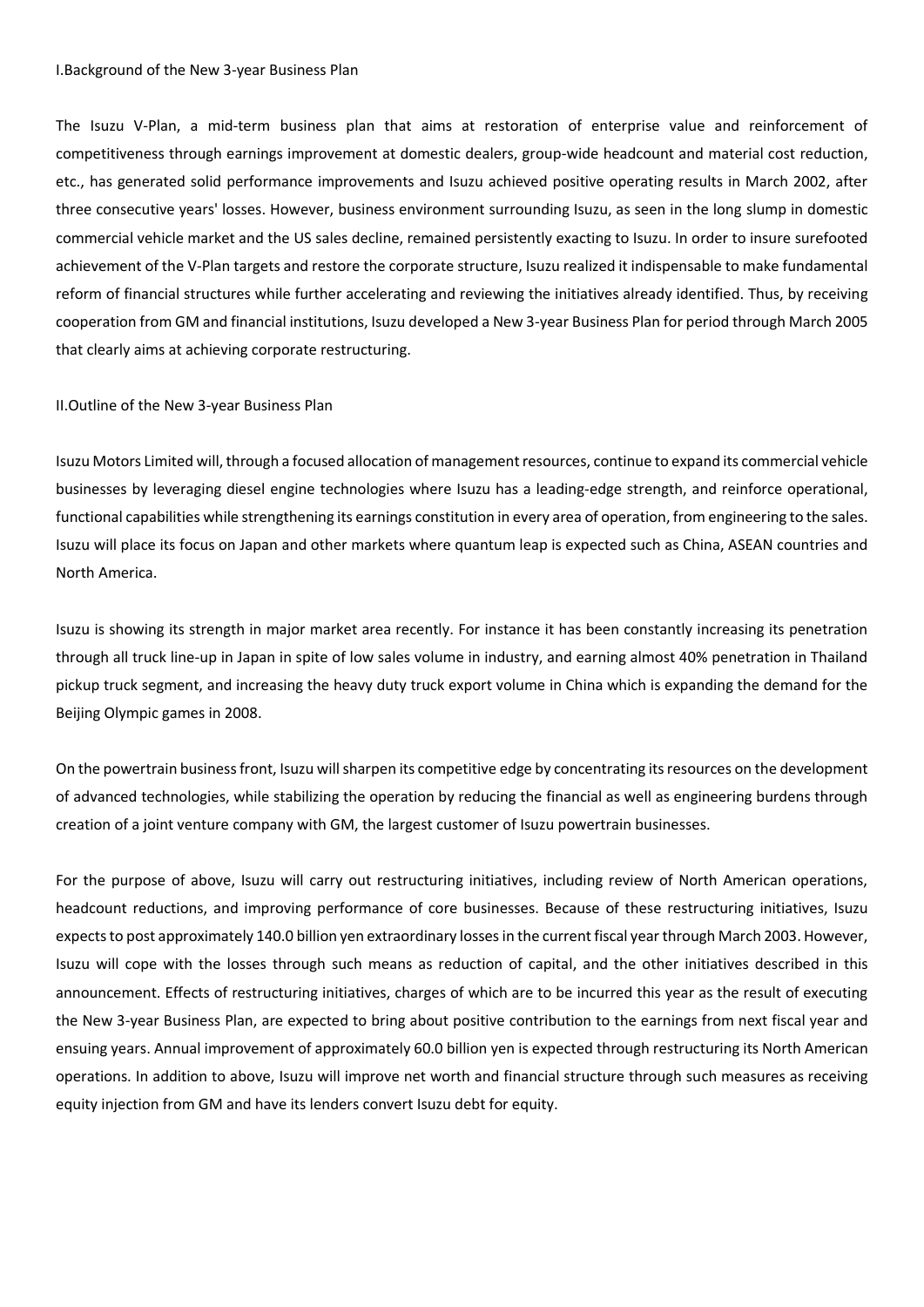Furthermore, in order to insure sound implementation of the New 3-year Business Plan initiatives, Isuzu will revamp its management organization and reinforce oversight and management control by receiving a senior executive from GM, who will be appointed as Isuzu Executive Vice President and Representative Director and an executive from Mizuho, who will be appointed as Isuzu Executive Vice President.

III.Specific Detail of the New 3-year Business Plan

1. Review of business structure

#### Restructuring SUV businesses in North America

- Rationalize SUV manufacturing operation in North America
	- Dissolve joint venture agreement, Subaru-Isuzu Automotive Inc, with Fuji Heavy Industries
	- After dissolving the joint venture, Isuzu will entrust production of Isuzu SUVs with SIA on consignment.
- Enrich SUV product lineup in North America, introducing GM vehicles to be supplied on OEM basis
	- Isuzu Ascender, a 7-seater SUV based on Chevrolet TrailBlazer and GMC Envoy platform: Start of sale in December 2002.
	- Add another model, a 5-seater SUV based on Chevrolet TrailBlazer and GMC Envoy platform, to further enhance Isuzu SUV offering
- Improved SUV sales operation in North America by;
	- Right-size inventory, ie a 90-day supply level.
	- Intending to reduce the present workforce structure with 330 person to less than half of current size for high operating efficiency.

## Reinforcement of Powertrain collaboration with GM

With regard to the businesses involving three specific diesel engine models, ie existing diesel engines for passenger car and North American pickup truck application, Isuzu decided to create a joint venture company with GM. Creating a joint venture with the single largest customer of these engines, ie GM, will enable Isuzu to secure demand and stable profit. Initial investment for these engines that could otherwise be a significant burden on Isuzu will be shared. This will enable Isuzu to concentrate its resources on engineering and development of advanced technologies.

- Creating a Isuzu-GM PowerTrain Joint Venture involving existing diesel ventures
- Isuzu to sell to GM 60% equity share of Isuzu Motors Polska (ie. ISPOL) and Isuzu Motors Germany (IMG)
- Isuzu to sell to 20% equity shareholding of Isuzu in DMAX Ltd., subsequently GM will hold 60% majority of DMAX.
- Establish a Isuzu-GM engineering joint venture for diesel engines supplied to GM
	- Equity structure will be; GM 60% and Isuzu 40%. The joint venture will primarily engage in program management, and certain engineering, quality assurance and purchasing for the diesel engines manufactured by ISPOL, DMAX and Isuzu Hokkaido Plant for GM vehicles.
- Collect engineering expenses for diesel engines supplied to GM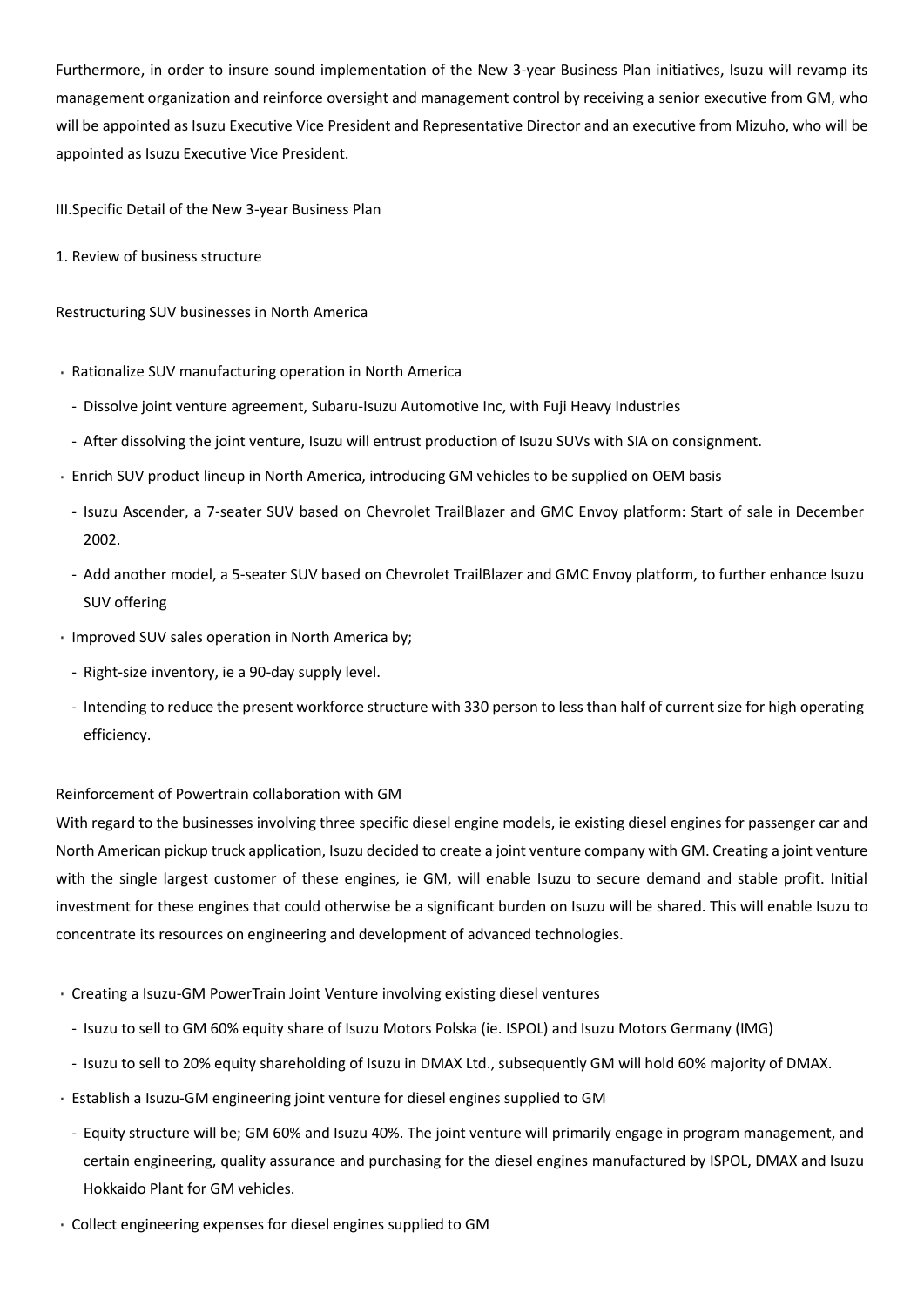Accelerate headcount reduction (Early achievement of the structural target set by the V-Plan) With an aim of achieving the V-Plan target at earlier stage (ie downsizing to an 8,700-strong labor structure), Isuzu advanced the schedule and carried out the headcount reduction initiative, cutting back fixed cost burden.

- Voluntary Early Retirement, including manufacturing personnel (completed)
	- As the result of VER program receiving 4,266 applications, total number of employees at the Parent Company will be 9,200, as of November 1, 2002. Achieving the 8,700-strong organization as targeted by the V-Plan is already in sight.

#### Material cost reduction

- Commonize next generation MD and LD truck cab, etc.
- Drastic de-proliferation of vehicle variations and engine series.
- Co-purchasing for Isuzu's new pickup truck with GM's pickup built in the States
- Joint purchasing with GM Alliance

#### Management reform

- New Executives
	- Receive a senior executive from GM, to be appointed as Representative Director and Executive Vice President of Isuzu Motors Limited (plan), and Receive an executive from Mizuho, to be appointed as Executive Vice President of Isuzu Motors Limited (plan), to strengthen Isuzu management and make sure of certain accomplishment of the New 3 year Business Plan.
- Organizational change
	- Administrative functions will be consolidated under Corporate Administration Division to enable Sales and Operations Headquarters focus exclusively on their primary activities.
	- A cross-functional department will be established in Corporate Planning and Finance Division, to promote execution of the New 3-year Business Plan initiatives by reporting directly to President.
	- Eliminating operating offices, organization structure will be redesigned to achieve flat reporting structure: total number of department will be 70, that compares to current 26 offices and 91 departments.

## 2.Support from GM and Cooperation of Financial Institutions

Cancellation of shares currently owned by GM without consideration to Isuzu; subscription of new shares of common stock of Isuzu, and injection of new funds into Isuzu

- GM will cancel current shareholding in Isuzu (approximately 619 million shares) without consideration to Isuzu, and subsequently subscribe to new shares of common stock of Isuzu by way of accepting the third-party allotment of shares for approximately 10.0 billion yen. As a result, GM's shareholding in Isuzu common stock will be 12-percent.
- And, as Isuzu will further reinforce powertrain collaboration with GM, Isuzu will receive approximately 50.0 billion yen from GM.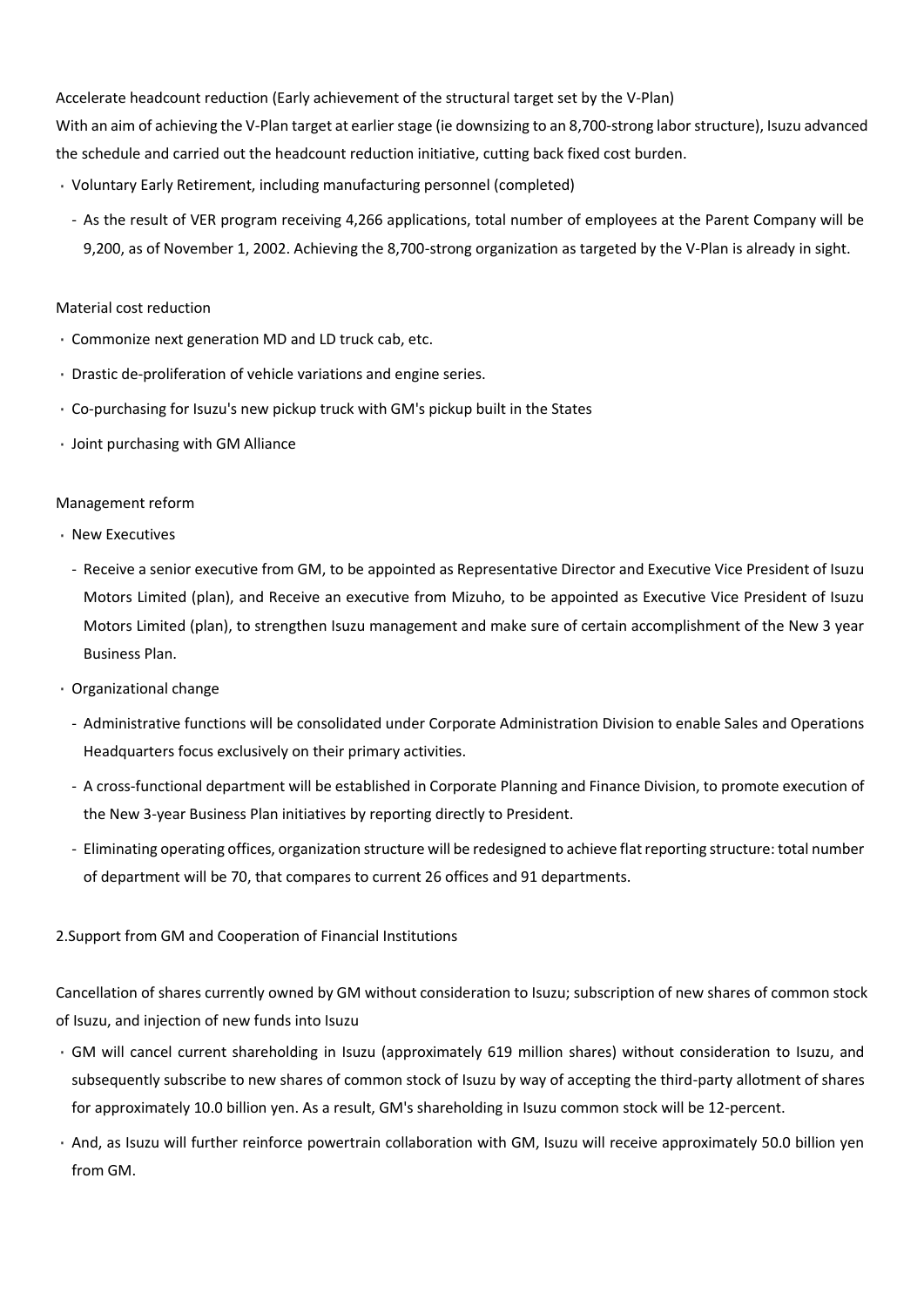Debt-for-equity conversion, etc., by major banks

- With a 100.0 billion yen debt to be converted into equity, Isuzu will bolster net worth and reduce interest-bearing debt simultaneously.
- New loans will be made available to Isuzu to fund bond redemption and headcount reduction initiative.
- During the New 3-year Business Plan period, financial institutions will maintain their existing exposure to Isuzu, allowing Isuzu to secure funding stability.

IV.Revision of Earnings Forecast for the Period through March '03

Further to the previous announcements made at the earnings release on May 24, 2002, Isuzu Motors Limited wishes to announce following adjustments and changes in the forecasts for consolidated and non-consolidated financial performance for the fiscal year ending March 2003

# Adjustments and changes made in the financial performance forecasts (for the period from April 1 2002 through March 31 2003)

(Unit: Millions of Yen, or %)

| Consolidated                                    | Sales revenue | Working profit (loss) | Net Income (loss) |
|-------------------------------------------------|---------------|-----------------------|-------------------|
| (A)Previous forecast as of August 14, 2002      | 1,370,000     | 11,000                | 3,000             |
| (B)Adjusted/changed as of Oct 24, 2002          | 1,270,000     | (7,000)               | (170,000)         |
| Changes (B - A)                                 | (100,000)     | (18,000)              | (173,000)         |
| Changes in %                                    | (7.3)         |                       |                   |
| Previous year's actual (April 2001- March 2002) | 1,597,701     | (1,984)               | (42,991)          |

Reasons:

Review of parent company performance, earnings shortfall of subsidiaries in North America, etc.

(Unit: Millions of Yen, or %)

| Non-Consolidated                                | Sales revenue | Working profit (loss) | Net Income (loss) |
|-------------------------------------------------|---------------|-----------------------|-------------------|
| (A) Previous forecast as of August 14, 2002     | 710,000       | 10,000                | 8,000             |
| (B)Adjusted/changed as of Oct, 24 2002          | 740,000       | 3,000                 | (180,000)         |
| Changes (B - A)                                 | 30,000        | (7,000)               | (188,000)         |
| Changes in %                                    | 4.2           | (70.0)                |                   |
| Previous year's actual (April 2001- March 2002) | 761,904       | 2,123                 | (56,224)          |

Reasons:

Sales model mix, FX impact and restructuring charges as per New 3-year Business Plan.